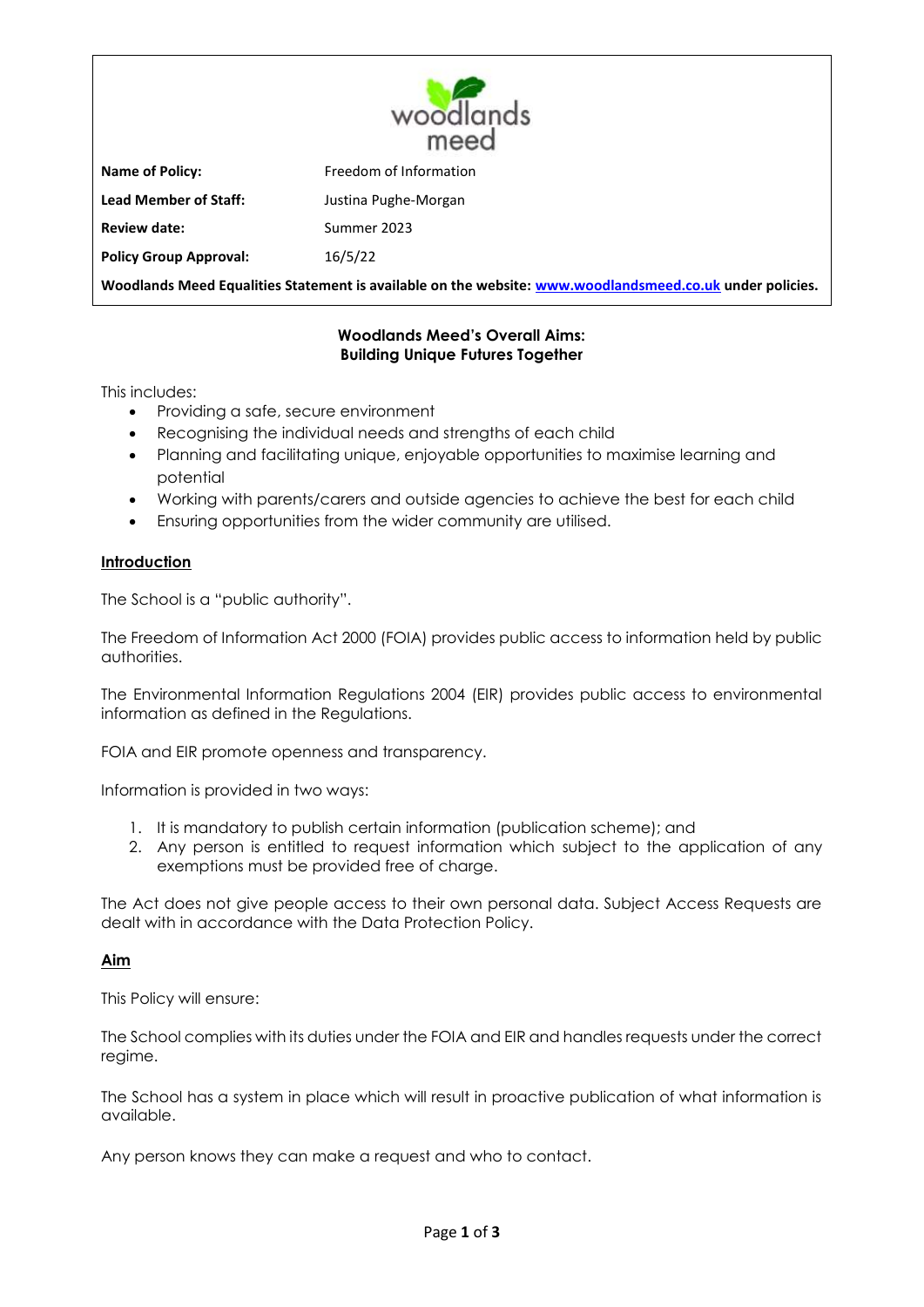All appropriate staff will be able to recognise and respond appropriately to a valid request for information.

That there is awareness amongst staff, contractors or others having contact with the School that the duties under FOIA and EIR may impact on the ability to guarantee confidentiality of information

## **Scope**

This Policy applies to:

All recorded information held by the School or by a third party on the Schools behalf.

Recorded information includes printed documents, computer files, letters, emails, photographs, and sound or video recordings.

#### **Roles and Responsibilities**

The Governing Body of the School has overall responsibility for ensuring compliance with the Freedom of Information Act. The Headteacher has day to day responsibility for FOI /EIR compliance and the Business Support Manager is the point of contact for enquiries.

All staff will be trained on recognising a request for information.

A designated member of staff is responsible for handling request for information. Requests should be made to Justina Pughe-Morgan [\(dpo@woodlandsmeed.co.uk\)](mailto:dpo@woodlandsmeed.co.uk)

## **Publication Scheme**

The School has adopted the Model Publication Scheme for Schools as approved by the Information Commissioner.

## **Requests handling**

The School will ensure that:

Advice and assistance is provided to the requestor if required.

Responses will be provided promptly and within the statutory time limit of 20 School days. A 'School' day will be any day on which there is a session and the pupils are in attendance. In the alternative the School will respond within 60 working days if that is shorter (a working day being Monday to Friday any point of the year, including school holidays, but excluding public holidays).

Information will only be withheld in accordance with the exemptions specified by legislation. The reasons for applying the exemption will be provided to the requester.

Care will be taken to ensure that personal data is not unlawfully disclosed in response to a request for information made under FOIA or EIR.

Information provided to the School from third parties may be the subject of a request for information. In considering whether exemptions apply, the School will seek to consult with the third party but the legal responsibility for deciding whether or not the information should be released rests with the School.

Any requests for internal reviews will be dealt with in accordance with the Schools Complaint Policy and will be responded to within twenty School days as recommended by the Information Commissioner.